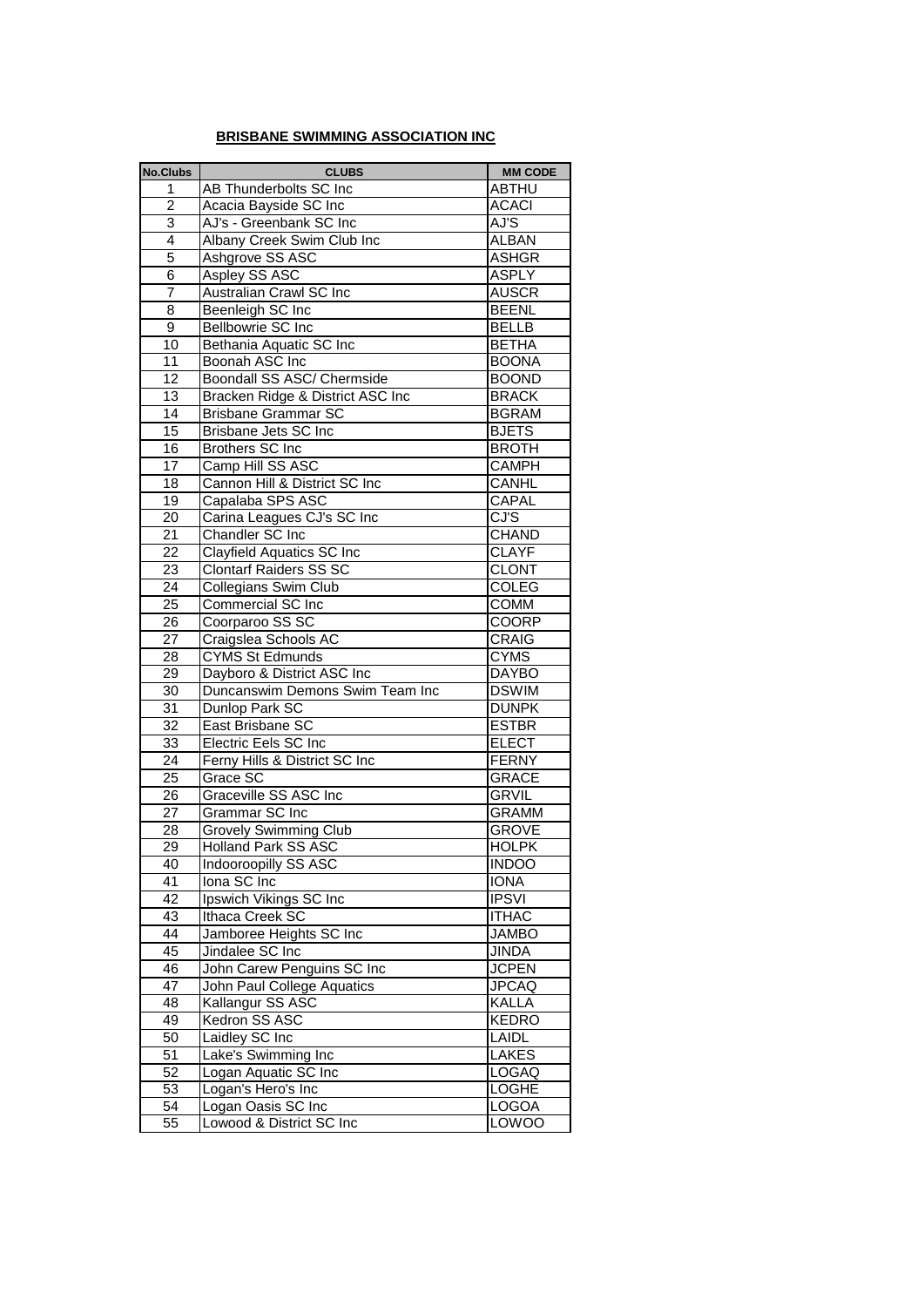| <b>No.Clubs</b> | <b>CLUBS</b>                     | <b>MM CODE</b> |
|-----------------|----------------------------------|----------------|
| 56              | Marist Ashgrove SC Inc           | <b>MARIS</b>   |
| $\overline{57}$ | Mayfield SS ASC                  | <b>MAYFI</b>   |
| 58              | Morningside SS ASC               | <b>MORNI</b>   |
| 59              | Murrumba District SC Inc         | <b>MURRU</b>   |
| 60              | Newmarket Racers SC Inc          | <b>NEWMK</b>   |
| 61              | Norman Park SS & Dist SC         | <b>NORMA</b>   |
| 62              | North Pine Aquatics Inc          | <b>NPINE</b>   |
| 63              | Northern Districts SC Inc        | <b>NORTH</b>   |
| 64              | Ormiston College SC Inc          | <b>ORMIS</b>   |
| 65              | <b>Oxley SS ASC</b>              | <b>OXLEY</b>   |
| 66              | Padua ASC Inc                    | <b>PADUA</b>   |
| 67              | <b>Pine Rivers Community ASC</b> | <b>PINER</b>   |
| $\overline{68}$ | Piranhas ASC Inc                 | <b>PIRAN</b>   |
| 69              | Railways SC Inc                  | RAIL           |
| $\overline{70}$ | Redcliffe Leagues SC Inc         | <b>REDLL</b>   |
| $\overline{71}$ | Redlands SC Inc                  | <b>REDLA</b>   |
| $\overline{72}$ | <b>Rivercity Rapids SC</b>       | <b>RIVER</b>   |
| 73              | Rosewood District ASC Inc        | <b>ROSEW</b>   |
| $\overline{74}$ | Runcorn SS ASC                   | <b>RUNCO</b>   |
| $\overline{75}$ | Salisbury SS ASC                 | <b>SALIS</b>   |
| 76              | Samford ASC Inc                  | <b>SAMFO</b>   |
| 77              | Sandgate SC Inc                  | SANDG          |
| 78              | Somerset Hills SS ASC            | <b>SOMHI</b>   |
| 79              | Southern Cross SC                | <b>SCROS</b>   |
| 80              | Southside Aquatics Inc           | <b>SSAQU</b>   |
| 81              | St Peters Western ASC Inc        | <b>STPET</b>   |
| $\overline{82}$ | Sunnybank SC Inc                 | <b>SUNNY</b>   |
| 83              | Team Thompson SC Inc             | <b>THOMS</b>   |
| 84              | The Gap SS ASC                   | GAP            |
| 85              | Thornlands Tornados SC Inc       | <b>THORN</b>   |
| 86              | UQ Swim Club                     | UQSC           |
| 87              | <b>Waterworx ASC Inc</b>         | <b>WWORX</b>   |
| 88              | <b>Wellers Hill SS ASC</b>       | WELLH          |
| 89              | West End SC Inc                  | <b>WESTE</b>   |
| $\overline{90}$ | West Morton AC Eagles SC         | <b>WESTM</b>   |
| $\overline{91}$ | Whites Hill SC                   | <b>WHITE</b>   |
| $\overline{92}$ | <b>Wilston SS ASC</b>            | WILST          |
| 93              | <b>Wondall Seagulls SC</b>       | <b>WONDL</b>   |
| 94              | Woogaroo SC Inc                  | <b>WOOGA</b>   |
| $\overline{95}$ | Yeronga Park SC Inc              | <b>YERPK</b>   |
|                 |                                  |                |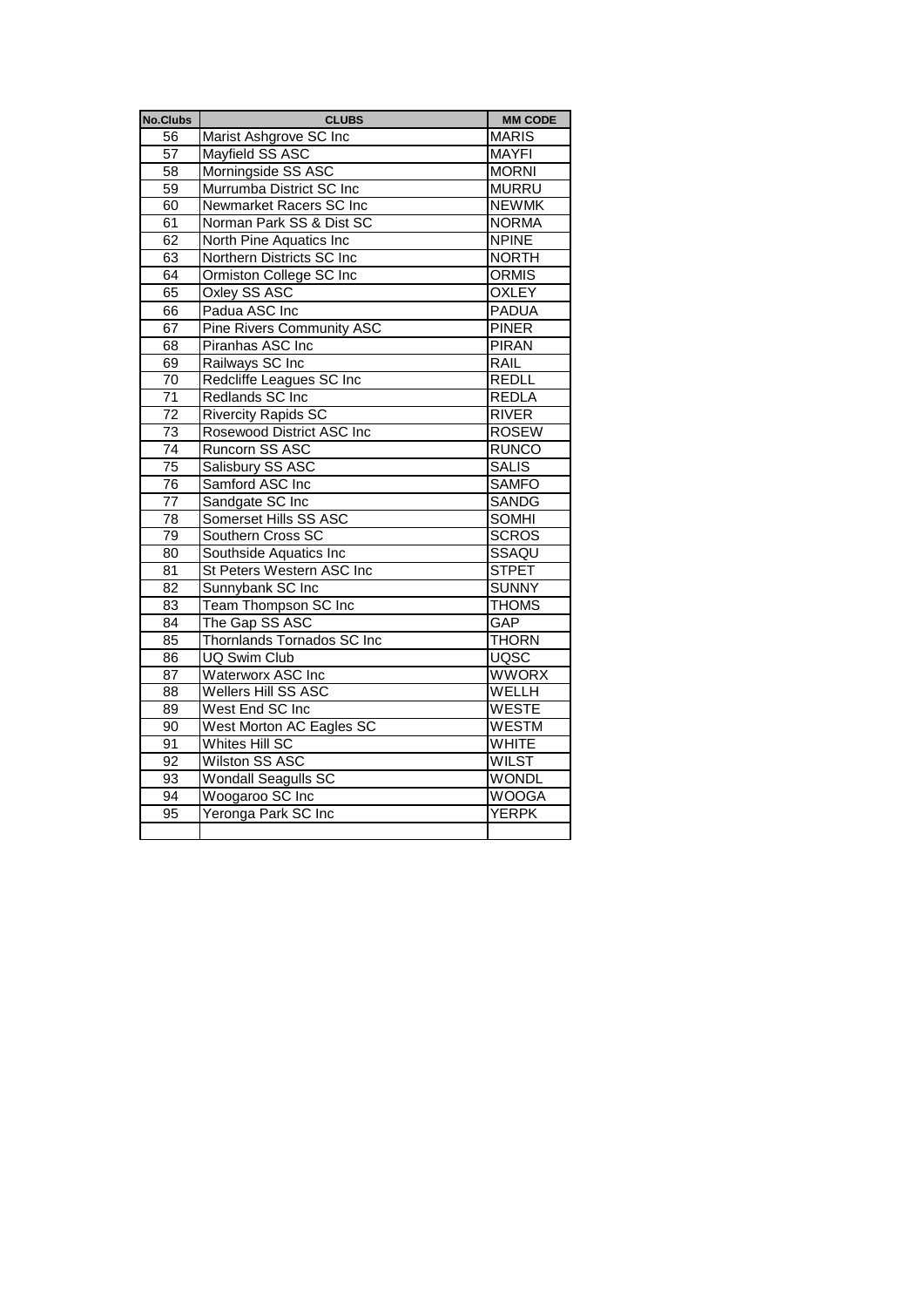| <b>No.Clubs</b> | <b>CLUBS</b>                       | <b>MM CODE</b> |
|-----------------|------------------------------------|----------------|
| 1               | Alpha ASC Inc                      | <b>ALPHA</b>   |
| $\overline{2}$  | Baralaba SC                        | <b>BARAL</b>   |
| $\overline{3}$  | <b>Barcaldine ASC Inc</b>          | <b>BARCA</b>   |
| $\overline{4}$  | <b>Biloela ASC Inc</b>             | <b>BILOE</b>   |
| 5               | <b>Blackall ASC Inc</b>            | <b>BLKAL</b>   |
| $\overline{6}$  | <b>Blackwater ASC Inc</b>          | <b>BLKWA</b>   |
| 7               | Boyne Tannum Swim Club Inc.        | <b>BOYNE</b>   |
| $\overline{8}$  | Calliope Catfish ASC Inc           | <b>CALLI</b>   |
| $\overline{9}$  | Capricorn ASC Inc                  | <b>CAPRI</b>   |
| 10              | Caribeae ASC Inc                   | CARIB          |
| 11              | <b>Clermont Dolphins ASC Inc</b>   | <b>CLERM</b>   |
| $\overline{12}$ | CQ Aquajets SC Inc                 | CQAQU          |
| 13              | Cresent Lagoon SS ASC              | <b>CRESC</b>   |
| $\overline{14}$ | <b>Dysart SC Inc</b>               | <b>DYSAR</b>   |
| 15              | <b>Emerald ASC Inc</b>             | <b>EMERA</b>   |
| $\overline{16}$ | Emu Park SC Inc                    | <b>EMUPK</b>   |
| $\overline{17}$ | Gladstone SC Inc                   | <b>GLAD</b>    |
| 18              | Gladstone South ASC Inc            | <b>GLADS</b>   |
| 19              | Gracemere SC Inc                   | <b>GRMER</b>   |
| $\overline{20}$ | Longreach ASC Inc                  | <b>LONGR</b>   |
| $\overline{21}$ | Mighhty Vikings Swim Club Inc      | <b>MIGHV</b>   |
| $\overline{22}$ | Monto ASC                          | <b>MONTO</b>   |
| 23              | Moranbah Highlanders SC Inc        | <b>MORAN</b>   |
| $\overline{24}$ | Mount Morgan SC Inc                | <b>MTMOR</b>   |
| $\overline{25}$ | Moura ASC Inc                      | <b>MOURA</b>   |
| 26              | Muttaburra ASC Inc                 | <b>MUTTA</b>   |
| $\overline{27}$ | Rocky City ASC Inc                 | <b>ROCKC</b>   |
| 28              | Rolleston SC Inc                   | <b>ROLLE</b>   |
| 29              | <b>SBU Saints Swim Club</b>        | <b>STBRE</b>   |
| 30              | Springsure ASC Inc                 | <b>SPRSU</b>   |
| $\overline{31}$ | Theodore SS ASC                    | <b>THEOD</b>   |
| $\overline{32}$ | Tieri ASC Inc                      | <b>TIERI</b>   |
| 33              | Western Suburbs (Gladstone) SC Inc | <b>WESTS</b>   |
| $\overline{34}$ | <b>Winton SC</b>                   | <b>WINTN</b>   |
| $\overline{35}$ | Yeppoon SC Inc                     | <b>YEPPO</b>   |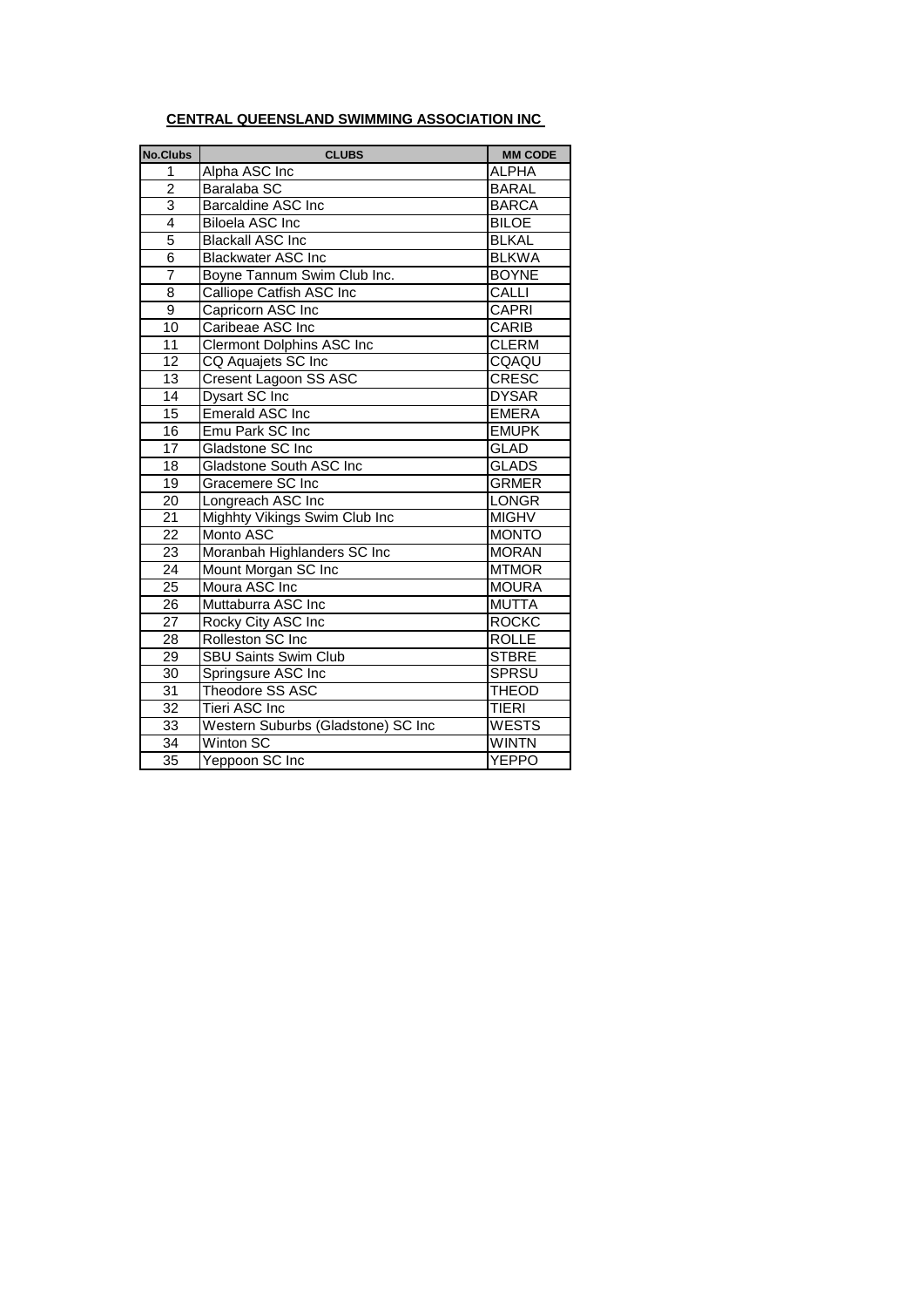| <b>No.Clubs</b> | <b>CLUBS</b>                         | <b>MM CODE</b> |
|-----------------|--------------------------------------|----------------|
| 1               | Academy SC Inc                       | <b>ACADE</b>   |
| $\overline{2}$  | Allora ASC Inc                       | <b>ALLOR</b>   |
| 3               | Augathella SS SC                     | <b>AUGAT</b>   |
| $\overline{4}$  | Baracuda SC Oakey Inc                | <b>OAKEY</b>   |
| 5               | Bell SS & Dist ASC                   | <b>BELLS</b>   |
| $\overline{6}$  | Cecil Plains ASC Inc                 | <b>CECIL</b>   |
| 7               | Charleville ASC Inc                  | <b>CHARL</b>   |
| $\overline{8}$  | Chinchilla SC Inc                    | <b>CHINC</b>   |
| $\overline{9}$  | Clifton & District ASC Inc           | <b>CLIFT</b>   |
| $\overline{10}$ | Crows Nest & District ASC Inc        | <b>CROWS</b>   |
| 11              | Cunnamulla ASC Inc                   | <b>CUNNA</b>   |
| $\overline{12}$ | Dalby & District SCInc               | <b>DALBY</b>   |
| $\overline{13}$ | Fairholme ASC                        | <b>FAIRH</b>   |
| 14              | Flyers SC Toowoomba Inc              | <b>FLYER</b>   |
| 15              | Gatton ASC Inc                       | <b>GATTN</b>   |
| 16              | Goombungee & Dist SC Inc             | <b>GOMBU</b>   |
| $\overline{17}$ | Goondiwindi SC Inc                   | <b>GOOND</b>   |
| 18              | Highfields Amateur SC Inc.           | <b>HIGHF</b>   |
| 19              | Inglewood SC                         | <b>INGLE</b>   |
| $\overline{20}$ | Injune SC Inc                        | <b>INJUN</b>   |
| $\overline{21}$ | Jandowae & District ASC Inc          | <b>JANDO</b>   |
| $\overline{22}$ | Killarney ASC Inc                    | <b>KILLA</b>   |
| $\overline{23}$ | Miles District ASC Inc               | <b>MILES</b>   |
| $\overline{24}$ | Millmerran SC Inc                    | <b>MILLM</b>   |
| $\overline{25}$ | Mitchell ASC Inc                     | <b>MITCH</b>   |
| $\overline{26}$ | Morven SC                            | <b>MORVE</b>   |
| 27              | Newtown SC Inc                       | <b>NEWTO</b>   |
| 28              | Pittsworth & District Assoc Inc      | <b>PITTS</b>   |
| 29              | Quilpie SC Inc                       | QUILP          |
| 30              | Roma SC Inc                          | <b>ROMA</b>    |
| $\overline{31}$ | St George ASC Inc                    | <b>STGEO</b>   |
| $\overline{32}$ | Stanthorpe AS & Life Saving Club Inc | <b>STANT</b>   |
| 33              | Tambo SC Inc                         | <b>TAMBO</b>   |
| $\overline{34}$ | Tara ASC Inc                         | <b>TARA</b>    |
| $\overline{35}$ | Taroom ASC Inc                       | <b>TAROO</b>   |
| $\overline{36}$ | Texas ASC Inc                        | <b>TEXAS</b>   |
| $\overline{37}$ | The Glennie SC Inc                   | <b>GLENN</b>   |
| 38              | Toowoomba City Stingers SC Inc       | <b>CITYS</b>   |
| $\overline{39}$ | Wallumbilla ASC                      | WALLU          |
| 40              | Wandoan ASC Inc                      | <b>WANDO</b>   |
| 41              | <b>Warwick SC Inc</b>                | <b>WARWI</b>   |

### **DARLING DOWNS AMATEUR SWIMMING ASSOCIATION INC**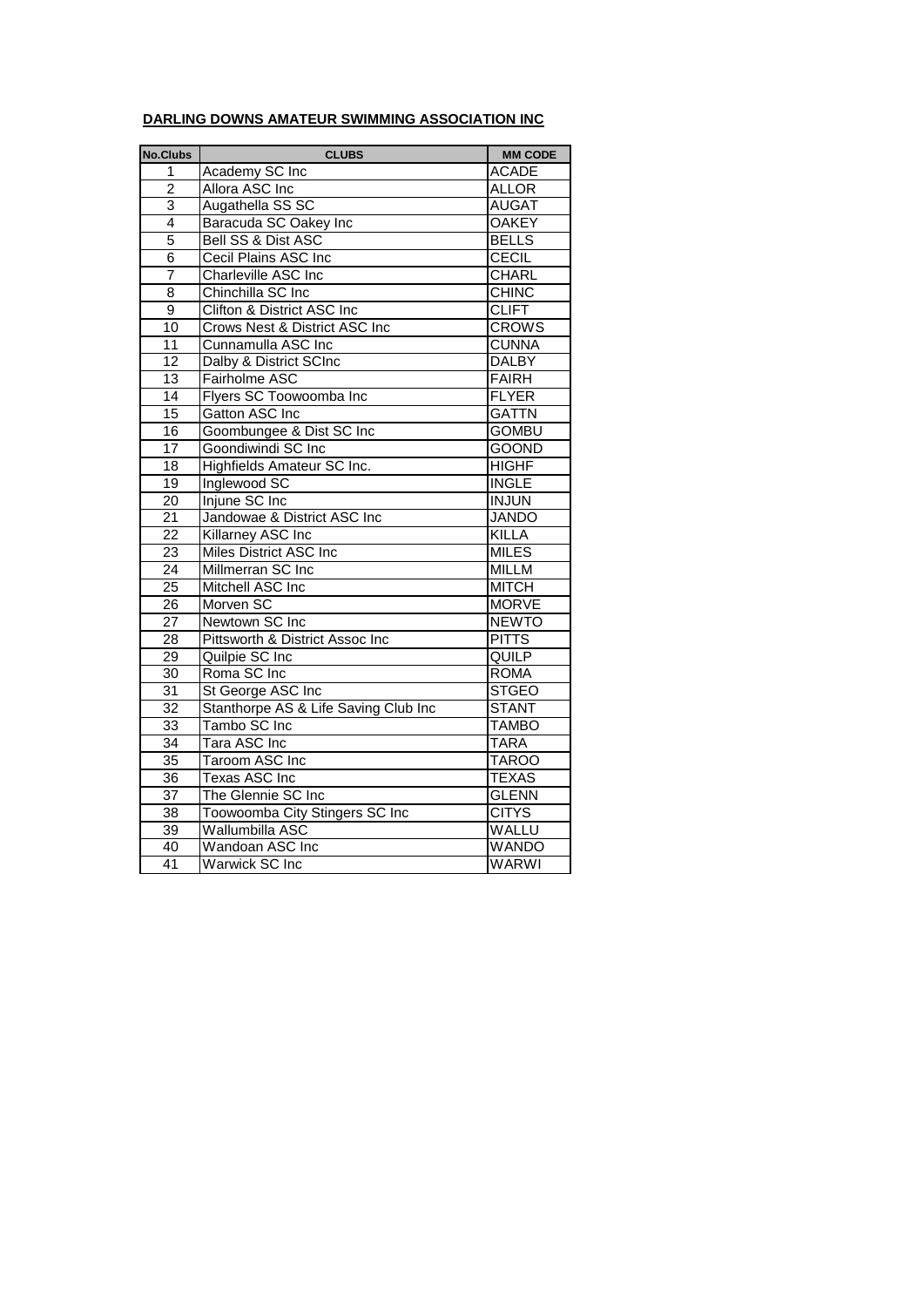### **FAR NORTH QUEENSLAND REGION**

| <b>No.Clubs</b> | <b>CLUBS</b>                       | <b>MM CODE</b> |
|-----------------|------------------------------------|----------------|
| 1               | Atherton SC Inc.                   | ATHER          |
| $\overline{2}$  | Cairns Stingrays SC Inc            | <b>CAIRN</b>   |
| 3               | <b>Central Cairns Swimming Inc</b> | <b>CENCA</b>   |
| 4               | Cooktown ASC Inc                   | <b>COOKT</b>   |
| 5               | Dimbulah ASC Inc.                  | <b>DIMBU</b>   |
| 6               | Edge Hill SS ASC                   | <b>EDGE</b>    |
| $\overline{7}$  | Gordonvale ASC Inc                 | <b>GORDN</b>   |
| 8               | Gulf Sport & Rec A Inc             | <b>GULFS</b>   |
| 9               | Innisfail Swimming Inc             | <b>INNIS</b>   |
| 10              | Malanda SC Inc                     | <b>MALAN</b>   |
| 11              | Mareeba SC Inc                     | <b>MAREE</b>   |
| 12              | Marlin Coast SC Inc                | <b>MARLI</b>   |
| 13              | Mossman ASC Inc                    | <b>MOSSM</b>   |
| 14              | Normanton SC Inc.                  | <b>NORM</b>    |
| 15              | Saints SC Inc                      | <b>SAINT</b>   |
| 16              | TAS Swimming Inc                   | <b>CNSTR</b>   |
| 17              | Tully SC Inc                       | <b>TULLY</b>   |
| 18              | Weipa SC Inc                       | <b>WEIPA</b>   |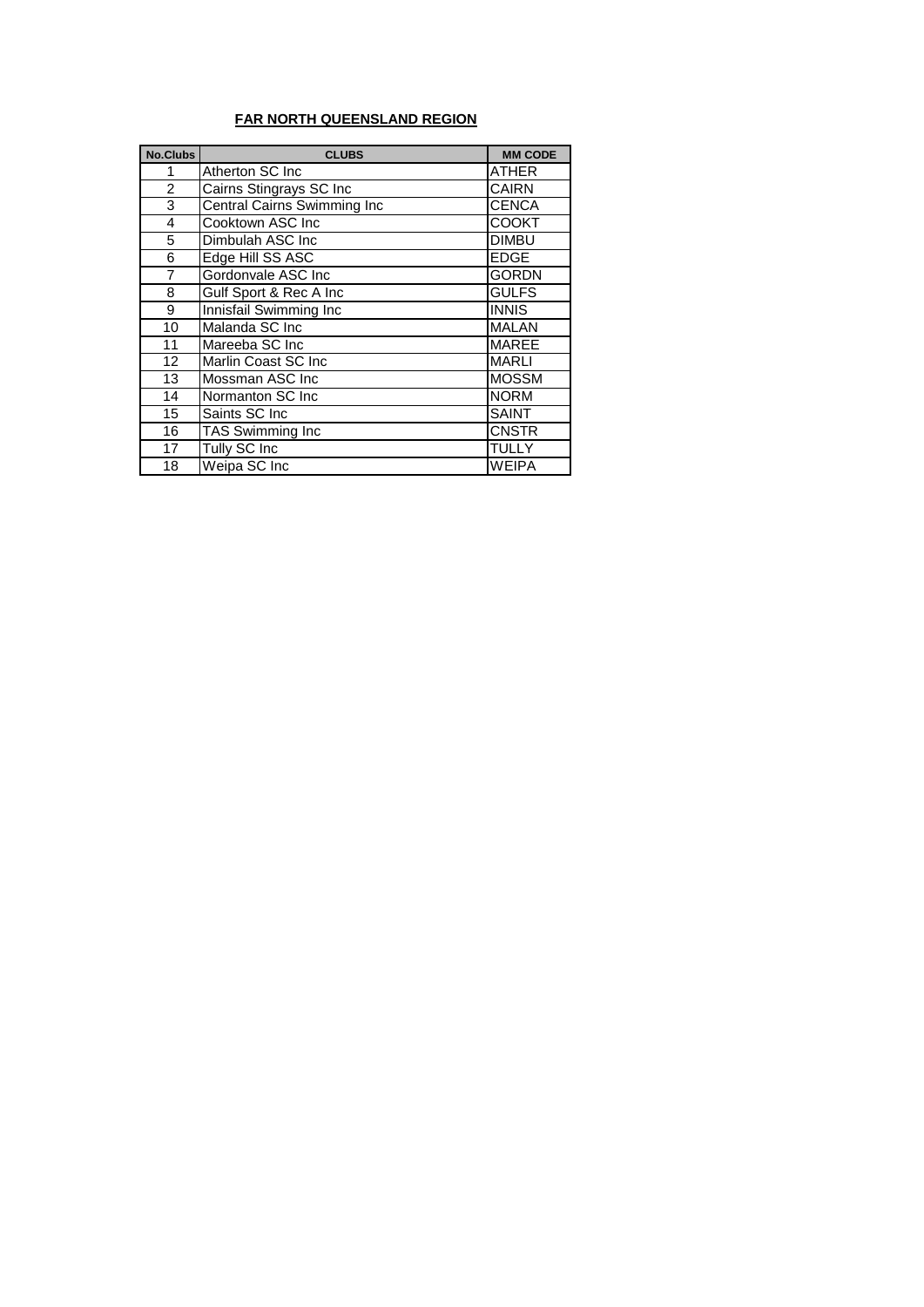### **GOLD COAST REGIONAL SWIMMING ASSOCIATION INC**

| <b>No.Clubs</b> | <b>CLUBS</b>                    | <b>MM CODE</b> |
|-----------------|---------------------------------|----------------|
| 1               | A.B. Paterson College SC        | <b>ABPAT</b>   |
| $\overline{c}$  | Allsaints SC Inc                | <b>ALLSA</b>   |
| 3               | Beaudesert SC Inc               | <b>BEAUD</b>   |
| 4               | Canungra Social SC Inc          | CANUN          |
| 5               | Coopers Burleigh Aquatic SC Inc | <b>BURAQ</b>   |
| 6               | <b>Emmanuel Bluefins SC</b>     | <b>EMMAN</b>   |
| 7               | Gold Coast North SC Inc         | <b>GCNTH</b>   |
| 8               | Gullivers Coomera SC Inc        | <b>COOME</b>   |
| 9               | Helensvale SC Inc               | <b>HELEN</b>   |
| 10              | Jimboomba SS ASC                | <b>JIMBO</b>   |
| 11              | Kennedy Pacific SC Inc          | <b>KENPA</b>   |
| 12              | Mudgeeraba ASC Inc              | <b>MUDGE</b>   |
| 13              | Nerang SC Inc                   | <b>NERAN</b>   |
| 14              | North End Aquatic Swim Club Inc | <b>NTEND</b>   |
| 15 <sub>1</sub> | Palm Beach Currumbin SC Inc     | <b>PBC</b>     |
| 16              | Pro-Ma Miami SC Inc             | <b>MIAMI</b>   |
| 17              | Rackley Swim Team               | <b>RACKL</b>   |
| 18              | Somerset SC Gold Coast          | <b>SOMGC</b>   |
| 19              | Southport Olympic SC Inc.       | <b>STHPT</b>   |
| 20              | St Hilda's Community SC         | <b>STHIL</b>   |
| 21              | Surfers Paradise SC Inc         | <b>SURFP</b>   |
| 22              | Trinity Lutheran College SC     | <b>TRINI</b>   |
| 23              | <b>TSS Aquatic Inc</b>          | <b>TSS</b>     |
| 24              | Woongoolba ASC Inc              | <b>WOONG</b>   |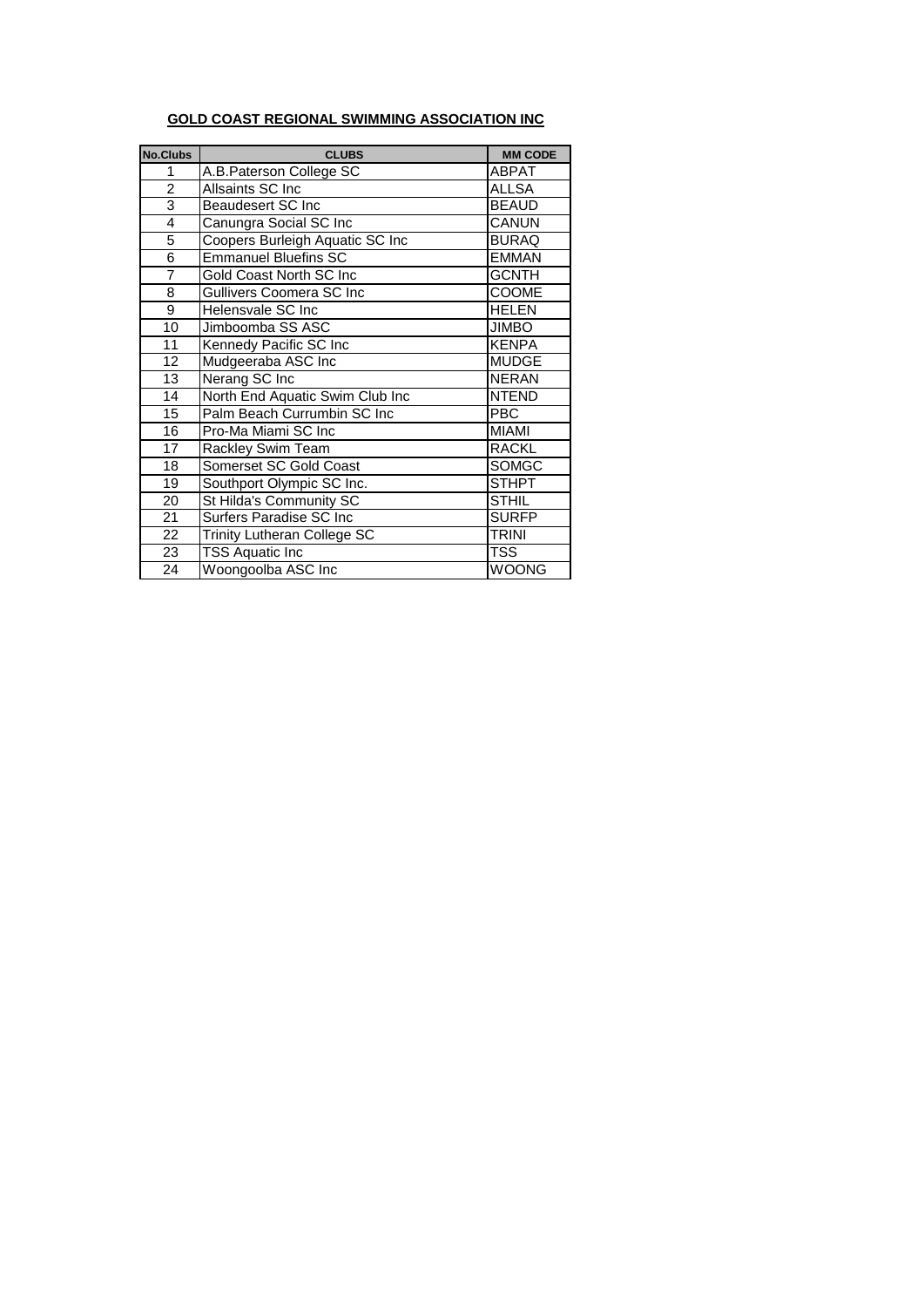# **NORTH QUEENSLAND SWIMMING ASSOCIATION INC**

| <b>No.Clubs</b> | <b>CLUBS</b>                      | <b>MM CODE</b> |
|-----------------|-----------------------------------|----------------|
| 1               | Aitkenvale SS SC Inc.             | <b>AITSS</b>   |
| $\overline{c}$  | All Stars SC Charters Towers Inc  | ASTAR          |
| 3               | Ayr ASC Inc                       | <b>AYR</b>     |
| $\overline{4}$  | Bowen SC Inc                      | <b>BOWEN</b>   |
| 5               | Cannonvale Cannons SC Inc         | CANVA          |
| 6               | Cardwell SC Inc                   | CARDW          |
| 7               | <b>Charters Towers ASC Inc</b>    | <b>CHART</b>   |
| 8               | <b>Cloncurry ASC Inc</b>          | <b>CLONC</b>   |
| 9               | Collinsville Scottville ASC Inc   | <b>COLLI</b>   |
| 10              | Gardens SC Inc                    | <b>GARDE</b>   |
| 11              | Glenden ASC Inc                   | <b>GLEND</b>   |
| 12 <sup>2</sup> | Herbert River ASC Inc             | <b>HERBE</b>   |
| 13              | Home Hill Swimming Club Inc       | <b>HOMEH</b>   |
| 14              | Hughenden ASC Inc                 | <b>HUGHE</b>   |
| 15              | Isa Heat SC Inc                   | <b>ISAHE</b>   |
| 16              | Julia Creek ASC Assoc Inc         | <b>JULIA</b>   |
| 18              | Mackay Swimming Academy Inc       | <b>MACKA</b>   |
| 19              | Mirani SC Inc                     | <b>MIRAN</b>   |
| 20              | Pioneer ASC Inc                   | <b>PIONE</b>   |
| 21              | Richmond ASC Inc                  | <b>RICHM</b>   |
| $\overline{22}$ | Ross River SC Inc                 | <b>ROSSR</b>   |
| 17              | Townsville Brothers SC Inc        | <b>TSVBR</b>   |
| 24              | <b>Townsville Marlins SC Inc.</b> | <b>TSVMA</b>   |
| 25              | Townsville Tourist ASC Inc        | <b>TSVTO</b>   |
| 26              | Whitsunday ASC Inc                | <b>WHITS</b>   |